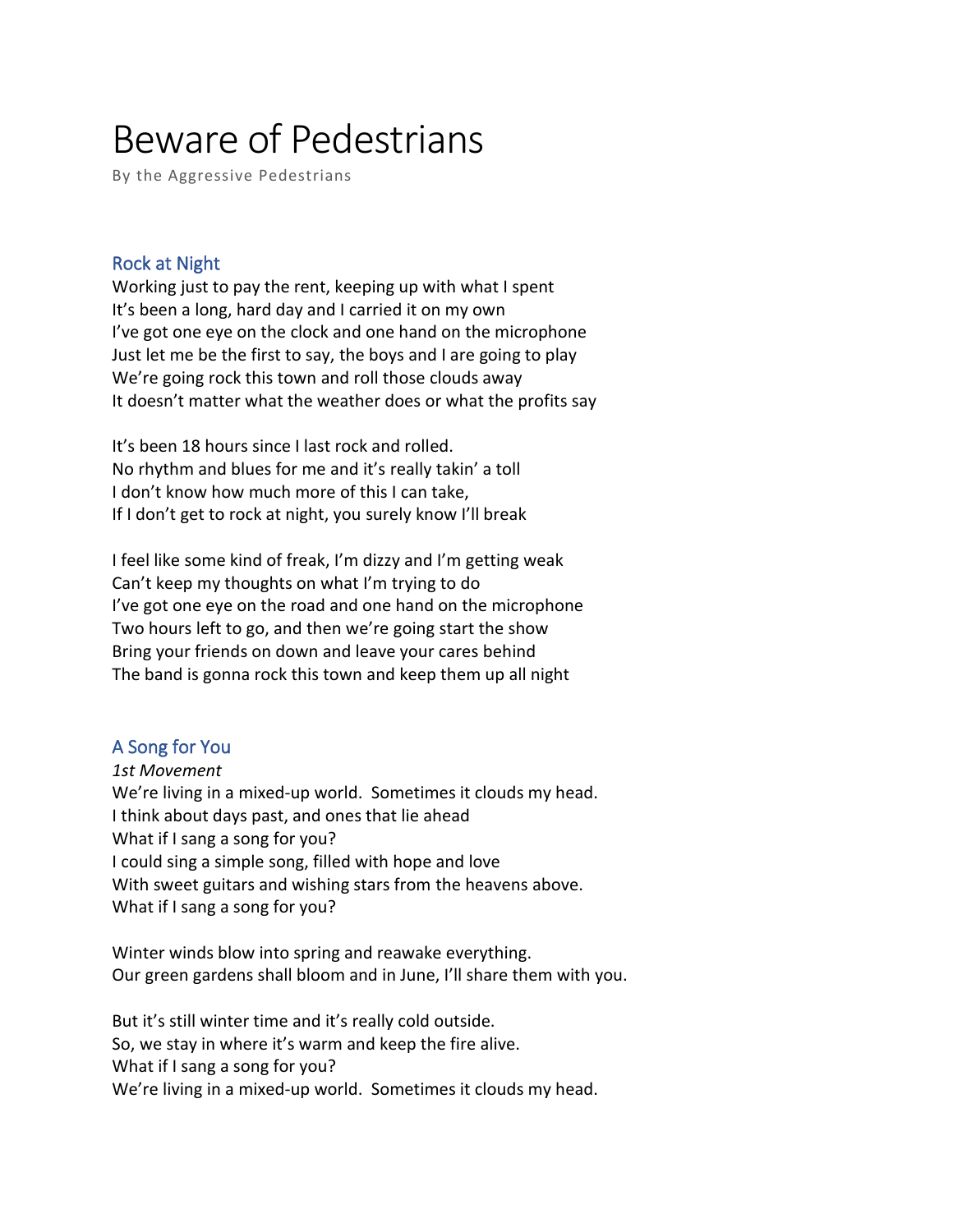I think about days past, and ones that lie ahead… We're running in a busy world. Sometimes we can't keep up. We mean for so many things. But it's often not enough. What if I took more time for you?

Summer days slip past the sun. Shining smiles from everyone. Autumn nights crisp and clear. With my love close and near.

## *2 nd Movement*

If I were a painter of wealth of fame, I'd paint your portrait again and again. And fill the world with lovely visions of you. If I were a wise man of great thoughts and reasons. I'd surmise love's rich meaning But I'm just a man who needs you by my side. You keep me alive…

## If I Lost You

There's a Latin dancer on my front lawn. There's a Latin dancer on my front lawn. And he wants to dance with you and show off his dancing shoes. I don't know what I'd do if I lost you.

There's a Greek philosopher on the phone. There's a Greek philosopher on the phone. Explaining the meaning of life with you as his wife. I don't know what I'd do if I lost you.

I don't want to ever take you for granted. Kiss you on the lips each day. You are the love of my life. You're every breath I take.

There's a salesman on the television screen. There's a salesman on the television screen. Trying to sell you perfume that will get you a better groom. I don't know what I'd do if I lost you.

I don't want to ever take you for granted. Kiss you on the lips each day. You are the love of my life. You're every breath I take.

I don't like the waiter at the restaurant. I don't like the waiter at the Italian restaurant. He only wants to wait on you, despite the tips I refuse. I don't know what I'd do if I lost you. I don't know what I'd do if I lost you. I don't know what I'd do if I lost you.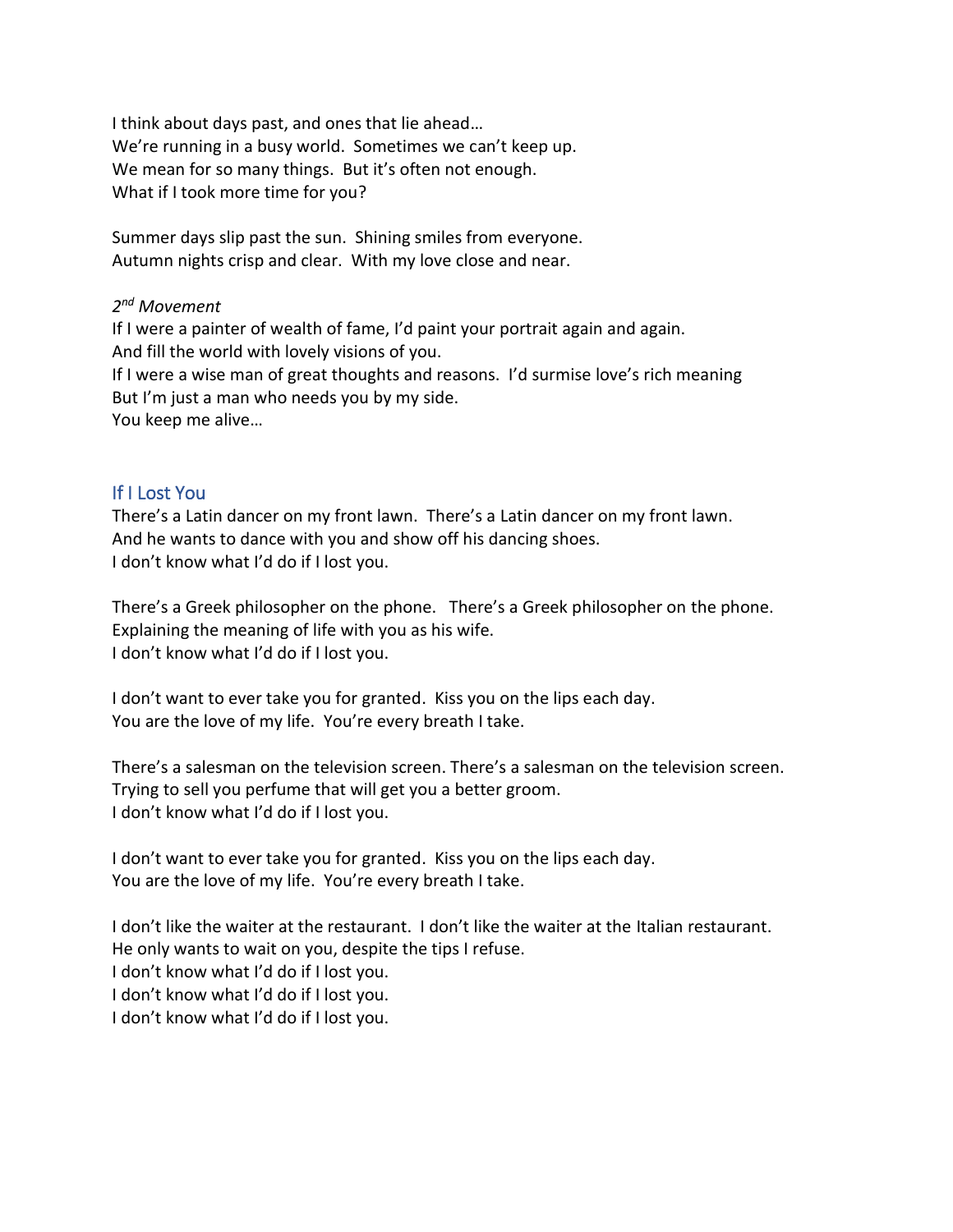## This Song

This is a song. I wrote it for you; I hope it's not too long This is my song. It comes from the heart, so it can't be wrong This is that song. You know you heard it before; Although you're not quite sure. So please sing along. And do what you ditty, ditty done for me before

I could market it on the street, Proclaim its beauty to everyone I chance meet Display it on a billboard high in the sky, But without your tender care it would surely die

I'm sure you'll admit, it's got a catchy tune You might get it caught in your head for the whole afternoon You could say I've accomplished quite a feat, But yours is the credit ascribed, and why it's so neat

Play with me, sing with me, laugh with me please Open your heart to me, don't make me plead It's not that I need you to finish this song It's just that without you my song can't go on

This is a song. I wrote it for you; I hope it's not too long This is my song. It comes from the heart, so it can't be wrong This is that song. You know you heard it before; Although you're not quite sure. So please sing along. And do what you ditty, ditty done for me before

#### Easier Way

There's got to be an easier way of getting the job done, of getting the job done. There's got to be an easier way of getting the job done, of getting the job done.

I wanted to vote for something grand and raise the consciousness across the land from sea to sea.

But counting computers don't make sense and the politicians are perched up on the fence too high to see.

They don't see me…

There's got to be an easier way of getting the job done, of getting the job done. There's got to be an easier way of getting the job done, of getting the job done.

My car broke down alongside of the road. So, I picked up my cell phone and called for help.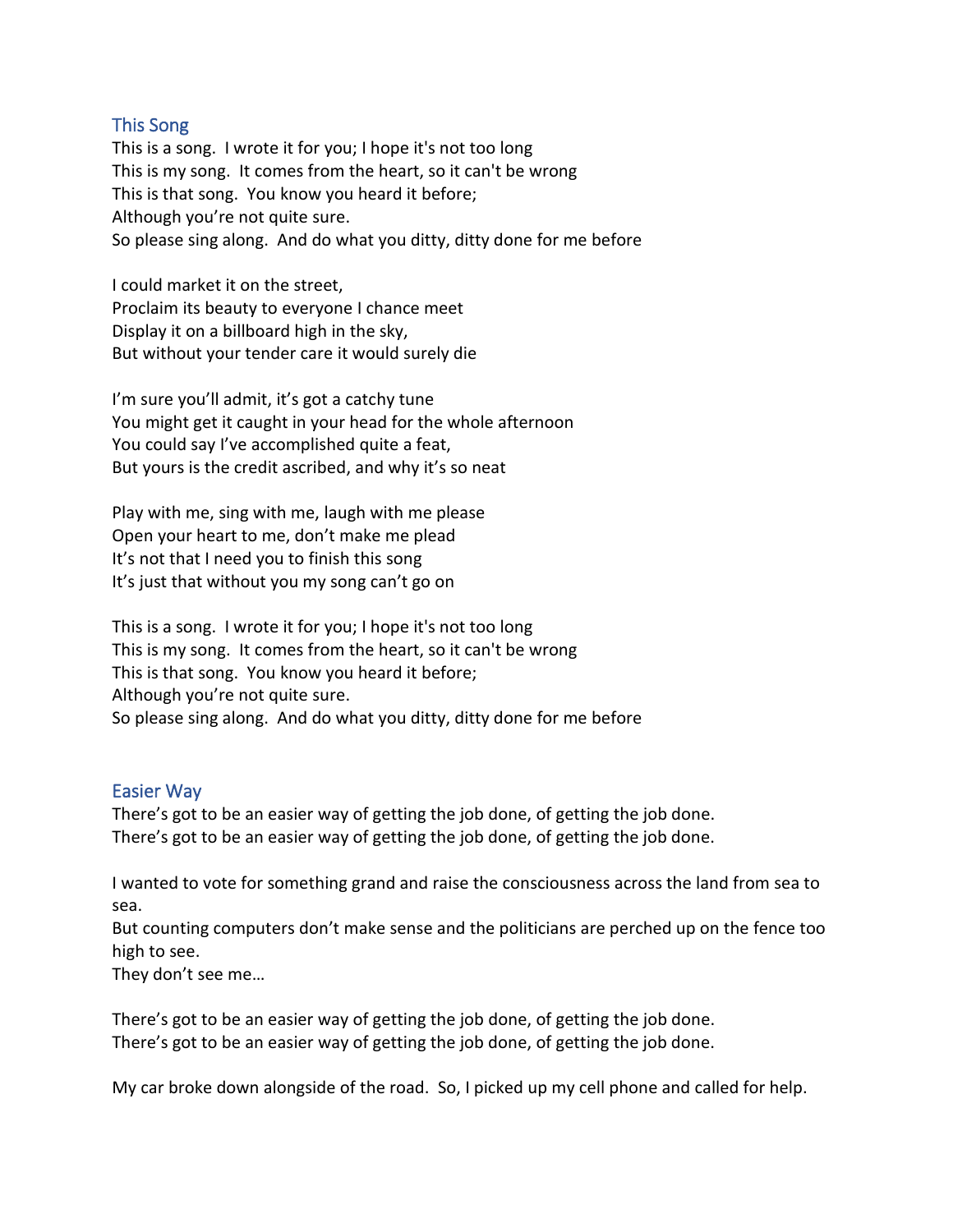But I spent all of my time pushing numbers on an endless menu line so I walked home. I'm still on the phone.

There's got to be an easier way of getting the job done, of getting the job done. There's got to be an easier way of getting the job done, of getting the job done.

My doctor sent me to another man he said could help me with my broken hand for a nominal fee.

I waited two hours to get in and only find out he's not in my plan so he said he wouldn't see me.

What do you mean you can't see me?

There's got to be an easier way of getting the job done, of getting the job done. There's got to be an easier way of getting the job done, of getting the job done. There's got to be an easier way of getting the job done, of getting the job done. There's got to be an easier way of getting the job done, of getting the job done.

I want to talk to a human…

# Now More Than Then

I don't know what to say, Usually I don't write songs this way I don't know what to feel, when it cuts through glass and steel I don't know what I want, when the feeling weighs a ton I don't know where to go, when all the colors run slow

There's a razor slice in time when everything turns on a dime And suddenly you are disconnected from a blurring line Someone's talking to you; yeah, they're telling you what they need you to do In the flickering light, your shaking hand begins to move

Now More Than Then Your life is calling you to do what you need to do Your friend needs a helping hand. They're counting on you to pull them through And in the darkest night There's a candle light Burning bright Lit for you.

Yea, we all play the game, moving through shadows everyday Believing half of what we say and trying not to get in the way But in the blink of an eye, a sudden flash flies by And you reach out a hand, or you don't and wonder why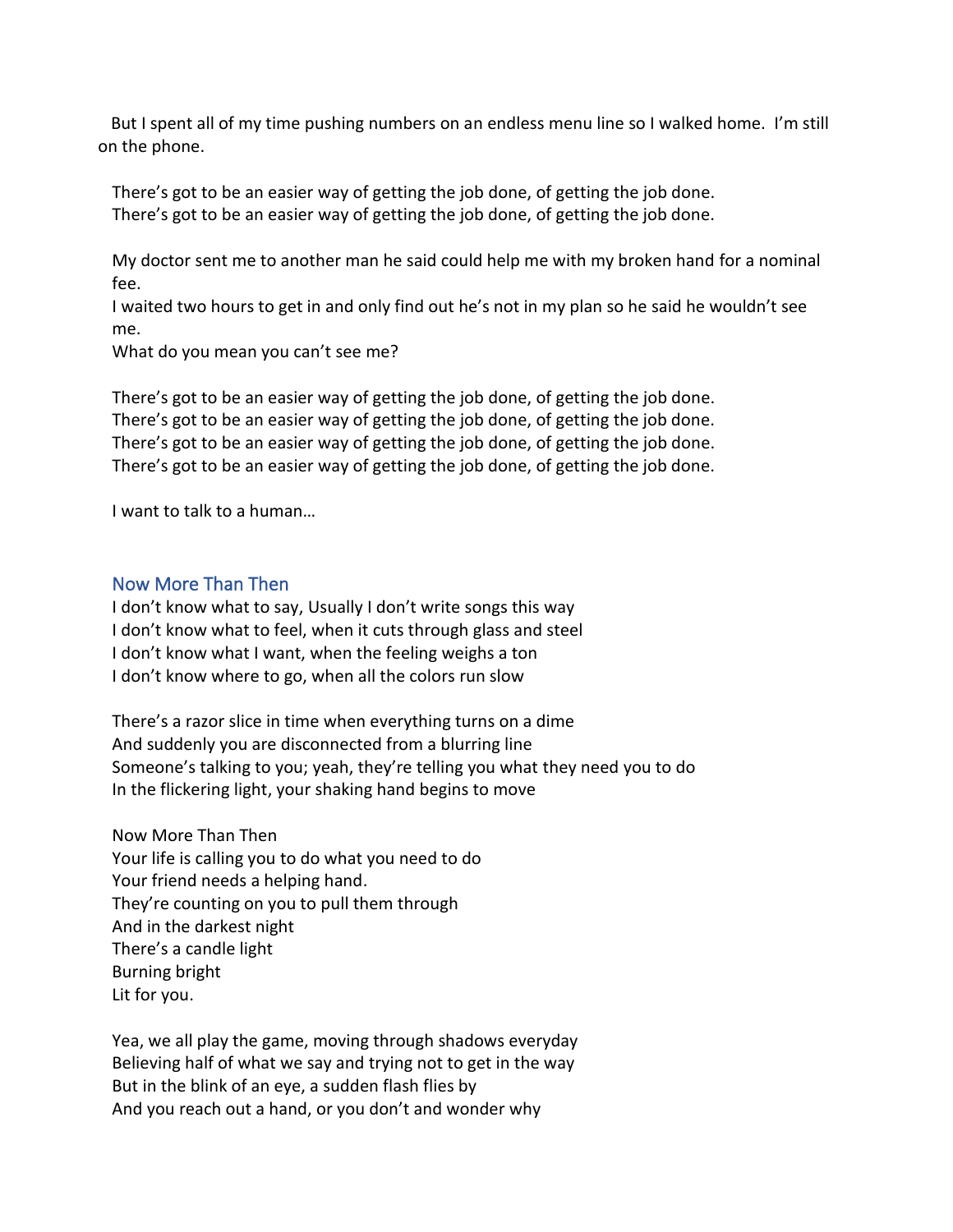Now More Than Then Your life is calling you to do what you need to do Your friend needs a helping hand. They're counting on you to pull them through

Now More Than Then Your life is calling you to do what you need to do Your friend needs a helping hand. They're counting on you to pull them through And in the darkest night There's a candle light Burning bright Lit for you.

This old world is no Hollywood. There's no bad or good, there just is. You can play a part on this crazy stage. Fight the Rage or turn the page Life will carry on w/o you; if that's what you choose it to do, it forgives you.

#### Moon Shines Down

Papa's singin' 'cause his baby's cryin' Papa's singin' 'cause his baby's cryin' Baby's cryin' Baby's cryin' Baby's cryin' 'cause it's a long way home

Mama's rockin' 'cause he can't keep still Mama's rockin' 'cause he can't keep still can't keep still can't keep still can't keep still 'cause it's a long way home

Baby's sleepin' and the moon shines down Baby's sleepin' and the moon shines down moon shines down moon shines down moon shines down to show the way back home

Mama's tuckin' baby in the cradle now Mama's tuckin' baby in the cradle now in the cradle now in the cradle now in the cradle now 'cause they're back at home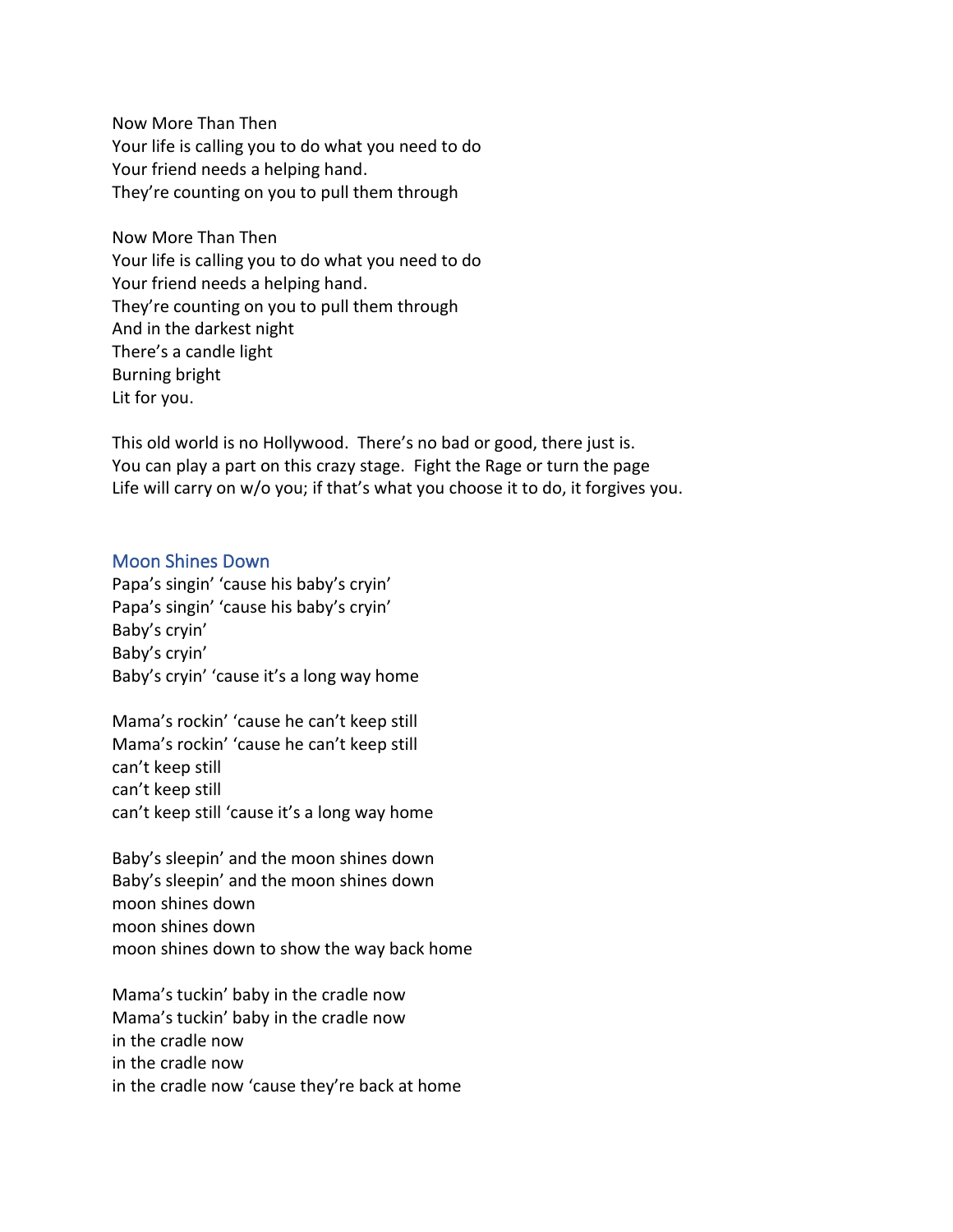if he can't keep still then the moon shines down on the cradle now and they're back at home

if he can't keep still then the moon shines down on the cradle now and they're back at home

#### Princess Mercy

Princess Mercy, Lord knows you're good to me. Princess Mercy, Lord knows you're good to me. I bruised your heart, I bent your rule, I'm asking for forgiveness, I'm sorry.

There's nothing but bad news on the newspaper stands. The war keeps raging there's no leader in the land.

Yet I'm distracted from the mess that I'm in. I made a mistake I'll never make again. There's nothing funny in the papers today.

I can't begin to explain what I've done. What started out right ended all wrong. I found a weakness that I thought had been strong and came up short when I should have went long.

And now I'm singing sorry in a song.

I've come to face you and not run or hide. I'll accept your response, your wish I'll abide. I'm down on my knees with my shirt torn wide. Hand you my sword and let you decide. Do with me as you please.

I'm sorry… I'm sorry… (Princess Mercy, Lord knows you're good to me.)

#### Give me you

Don't buy me no gin and tonic, to forget about my pain Don't loan me your umbrella, to keep away the rain Don't drive me to the airport, to escape from all my cares Don't order me the latest cure, so I can grow my hair If you gotta give me something, 'cause nothing will never do, Then give me what I really want, all I really want is you

I want you… lord lordy, I want you…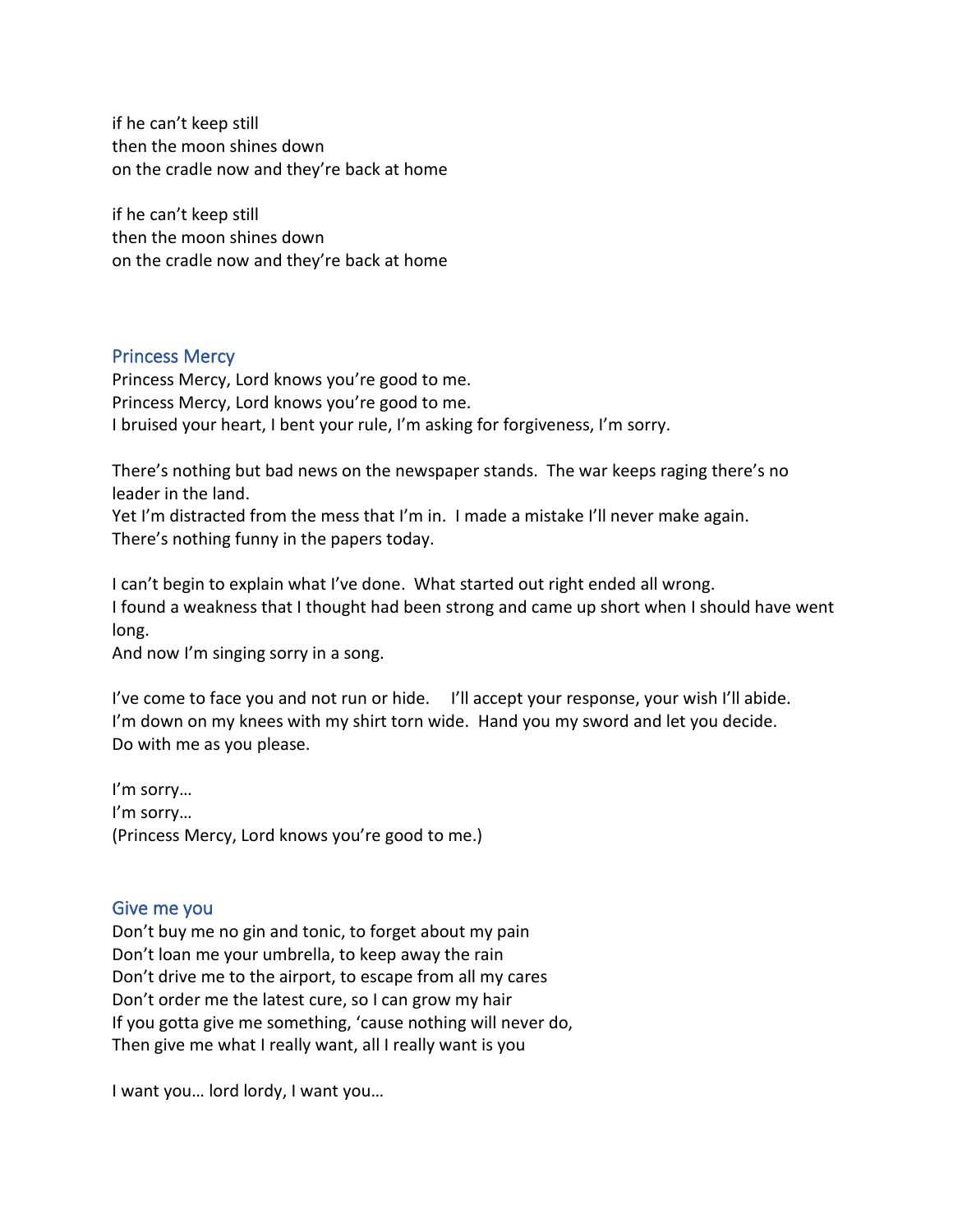I want you… lord lordy, I want you… Other things cure other folks but nothing else ever works, I want you

I called up the doctor, I said doc I need advice Said I just can't get to sleep at night when turn out the lights I watch the late show, then the late late show, then the tv just turns white My situation's drastic, doc you know it just aint right Won't you tell me what the answer is, let me know what I must do He said I need a dose of TLC, what I really need is you

Now some folks call me crazy, 'cause I'm followin' a dream They say I'm only wasting time, chasing something I've never seen They say I ain't got what it takes to hold on to a pearl You'll only slip right thru my hands and devastate my world Well maybe they're right or maybe they're wrong, we'll let time have its test But if I don't try, I know I'll die, and fate can handle the rest, 'cause I want you… lord lordy, I want you… I want you… lord lordy, I want you… Other things cure other folks but nothing else ever works, I want you

#### Foolish Girl

You're a Foolish Girl in a Foolish world. You're a Foolish Girl in a Foolish world. Breaking hearts; you're tearing them apart. You're a Foolish Girl in a Foolish world. Everybody wants you to grow up and start acting your age.

You think that what you got is something that others want. And People are bound to talk. And boy, don't they talk a lot. But baby, it's crazy how nobody ever wants to talk to you!

You're a Foolish Girl in a Foolish world. You're a Foolish Girl in a Foolish world. Breaking hearts; you're tearing them apart. You're a Foolish Girl in a Foolish world. Everybody wants you to grow up and start acting your age.

You play head games; like who's who and what's what. You lay plans and set traps. A mouse found is a mouse caught. You're lonely, and you're only gonna cause more pain and misery.

You think that what you got is something that others want. And People are bound to talk. And boy, don't they talk a lot. But baby, it's crazy how nobody ever wants to talk to you! You're a Foolish Girl in a Foolish world.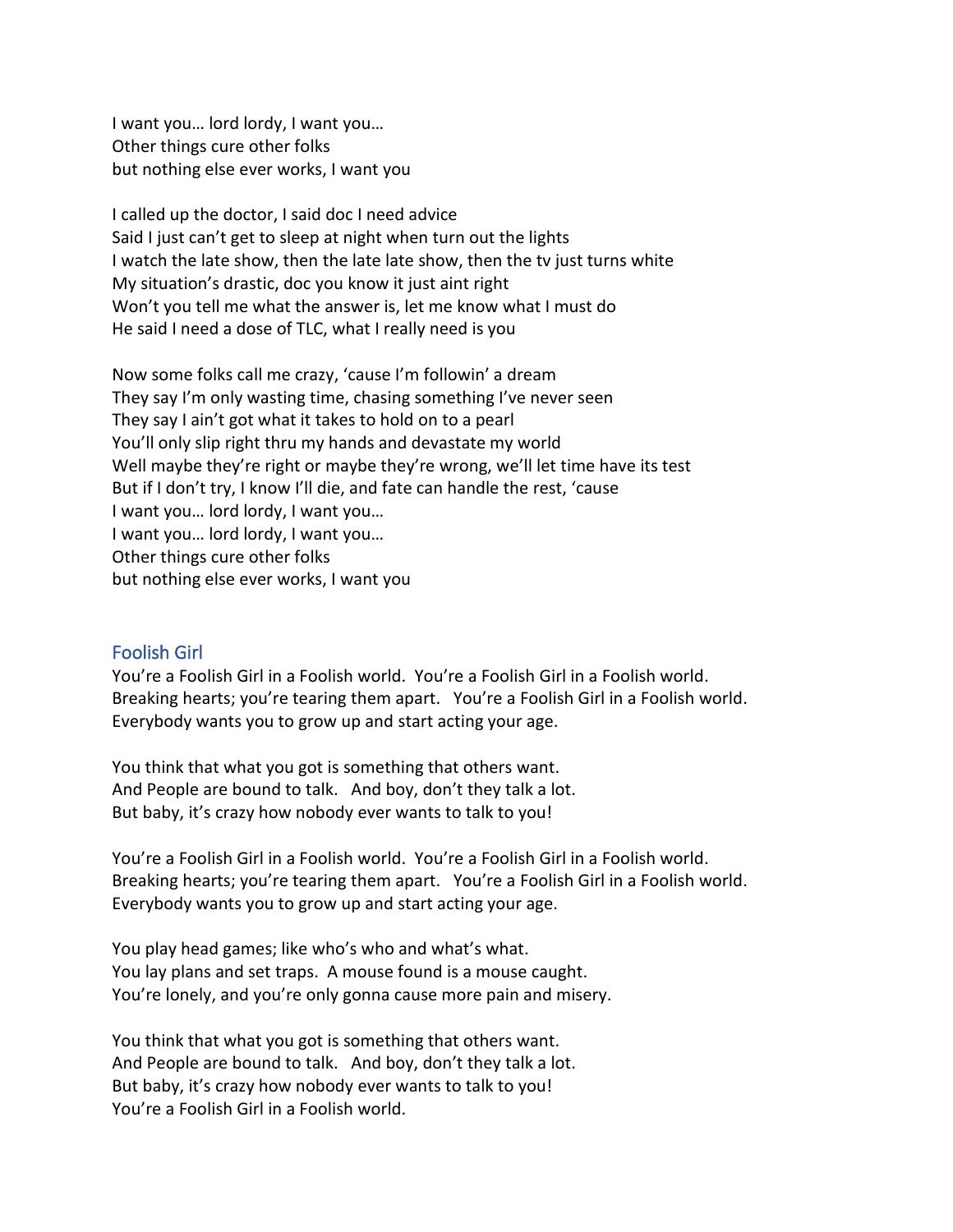#### Barbeque Vegetarian Riblets

We were muddling around the office one day We wandered into our institutional café Grabbed a dust coated food speckled tray And marched like zombies to the steam table display

It was busy over there, it smelled kind of funny I saw Troth of okra all slimy and runny We turned away as our appetites faded then saw the main dish and were quite nauseated (Because they were serving)

Bar be que vegetarian riblets What on earth is that Bar be que vegetarian riblets Id rather eat ground cat Bar be que vegetarian riblets Made from shoes and hat Bar be que vegetarian riblets Barbequed welcome mat

They must squish veggies with a press into a rib-shaped wad Inject them full of sauce with a plunger and hollow rod Heat them up until the bonding agents congeal Then serve up your delectable steel belted radial meal

Bar be que vegetarian riblets What on earth is that Bar be que vegetarian riblets Eye of newt, wings of bat Bar be que vegetarian riblets Pureed rat habitat Bar be que vegetarian riblets Dumpster goo and soggy bun splat

What's it made of? Please do tell.

Tofu? Spinach? Artichokes? Asparagus with its special smell? People don't look healthy; I think somebody just fell We need to ask the survivors if they are feeling well Who came up with this, I'd really like to know? Some evil mad scientist or maybe a demented troll Whoever it is this twisted fiend of a soul I wish he'd take his talents offshore to Bangalore

Bar be que vegetarian riblets Look at those wiggly things Bar be que vegetarian riblets lizard spit and furry bee stings Bar be que vegetarian riblets they're serving firm slabs of giggly goo Bar be que vegetarian riblets You'll run away as you start to spew Bar be que vegetarian riblets Bar be que vegetarian riblets Bar be que vegetarian riblets Bar be que vegetarian riblets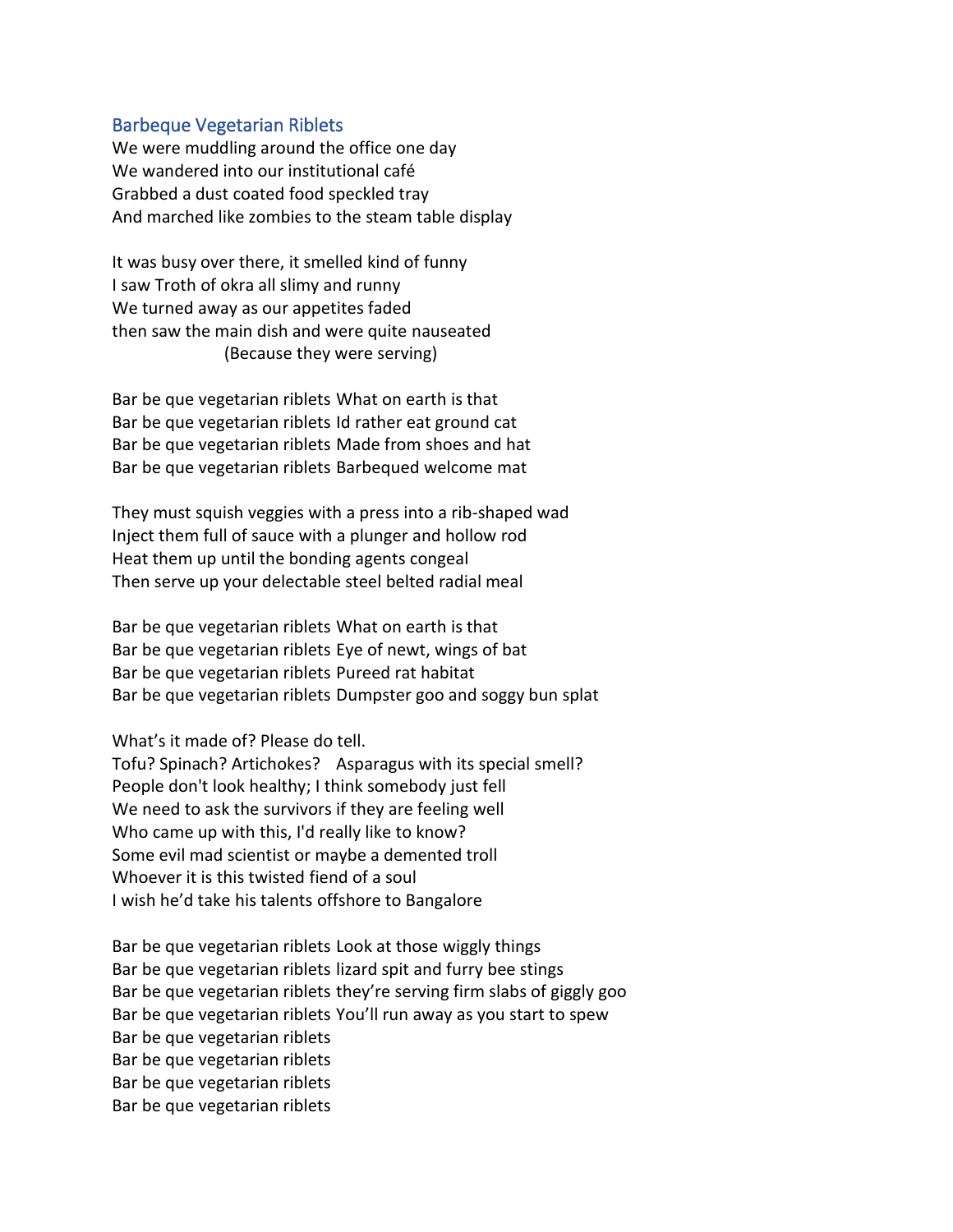### Grok

Based on the book "Stranger in a Strange Land" by Robert A. Heinlein - 1961

He Groks in Fullness, While the waiting has yet to be filled. He Groks in Fullness, While the waiting has yet to be filled. He is my Water Brother. He's holy to me. He can mend a broken world full of blind eyes that cannot see.

He Groks in Fullness, While the waiting has yet to be filled. He Groks in Fullness, While the waiting has yet to be filled.

I can share His water. Let Him breathe life into me. Read my mind's letter; lay the truth inside of me.

He Groks in Fullness, While the waiting has yet to be filled. He Groks in Fullness, While the waiting has yet to be filled.

His Father wants Him to give of Himself. Put His name on the line. Though they will take Him and hurt Him for turning vinegar into wine.

He Groks in Fullness, While the waiting has yet to be filled. He Groks in Fullness, While the waiting has yet to be filled.

Thou art God. And I guess I am too. You're all around me and I'm inside of you.

He Groks in Fullness, While the waiting has yet to be filled. He Groks in Fullness, While the waiting has yet to be filled.

#### Wither and the Wind

My friend, much time has passed since I've seen you. Life gets so busy, there's always so much to do.

I went my way and you went yours in search of something else; to find a brave new world or maybe just find ourselves.

I'd like to wish you the very best in life. Here's to good times, sweet laughter and an occasional cry.

Just don't let our friendship end drifting between the Wither and the Wind.

I guess I always pushed a lot and wanted things my way. But I only did it for you, I wanted you to stay.